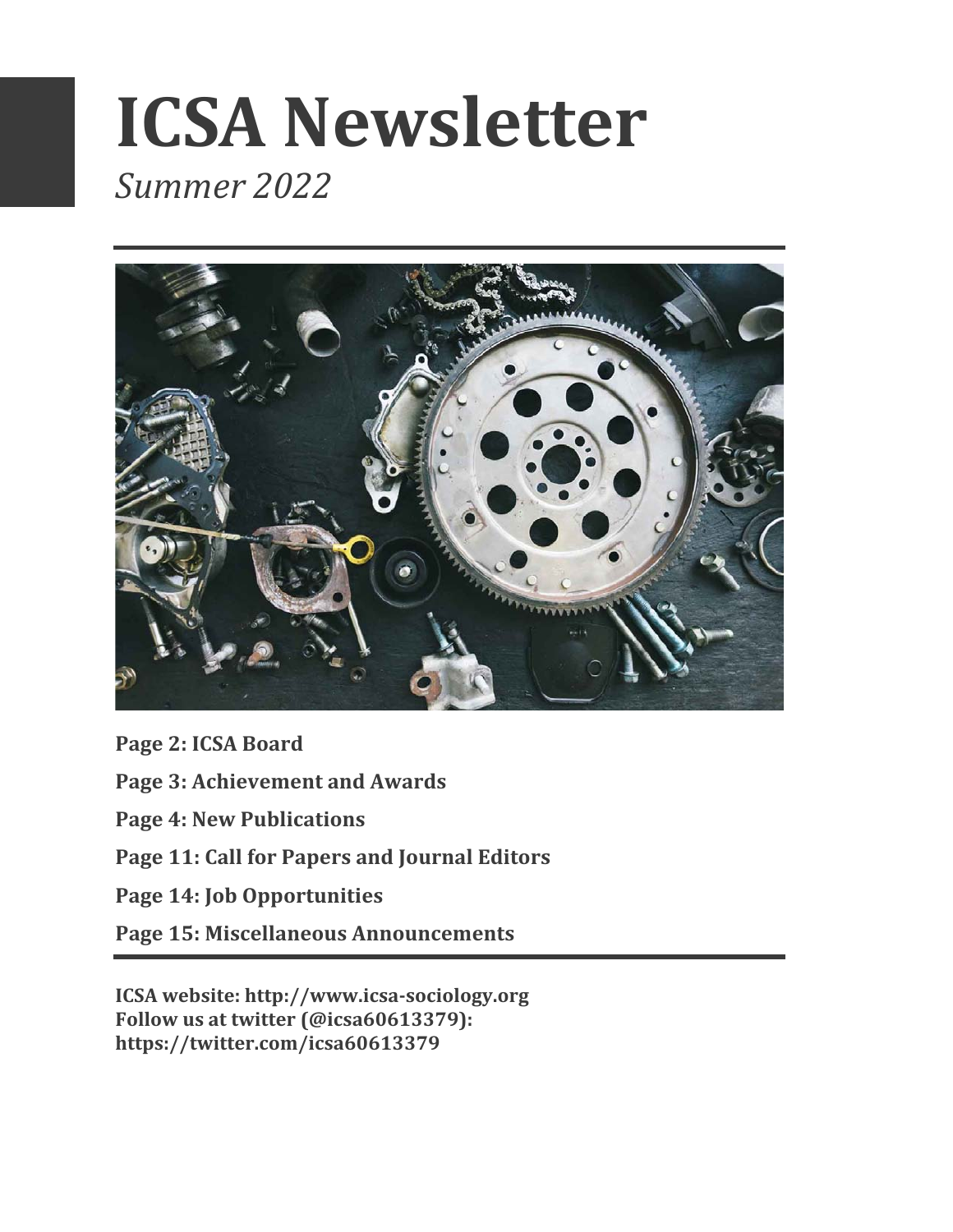

#### **CURRENT PRESIDENT**

Xiaogang Wu (New York University & NYU-Shanghai)

#### **TREASURER**

Lijun Song (Vanderbilt University, USA)

#### **NEWSLETTER EDITOR**

Jun Xu (Ball State University, USA) Yapeng Wang (University of Virginia, USA)

#### **CURRENT BOARD MEMBERS**

Tianji Cai (U of Macau, MACAU, 2019-2020) Yunsong Chen (Nanjing U, MAINLAND CHINA, 2019-2020) Qiang Fu (U of British Columbia, CANADA, 2018-19) Anning Hu (Fudan U, MAINLAND CHINA, 2018-19) Li-Chung Hu (Chengchi U, TAIWAN, 2018-19) Yingchun Ji (Shanghai U, MAINLAND CHINA, 2018-19) Thung-hong Lin (Academia Sinica, TAIWAN, 2019-2020) Lijun Song (Vanderbilt U, USA, 2017-19) Xi Song (U of Chicago, USA, 2019-2020) Yuying Tong (Chinese U of HK, 2019-2020) Amy Tsang (Harvard U, USA, Student representative)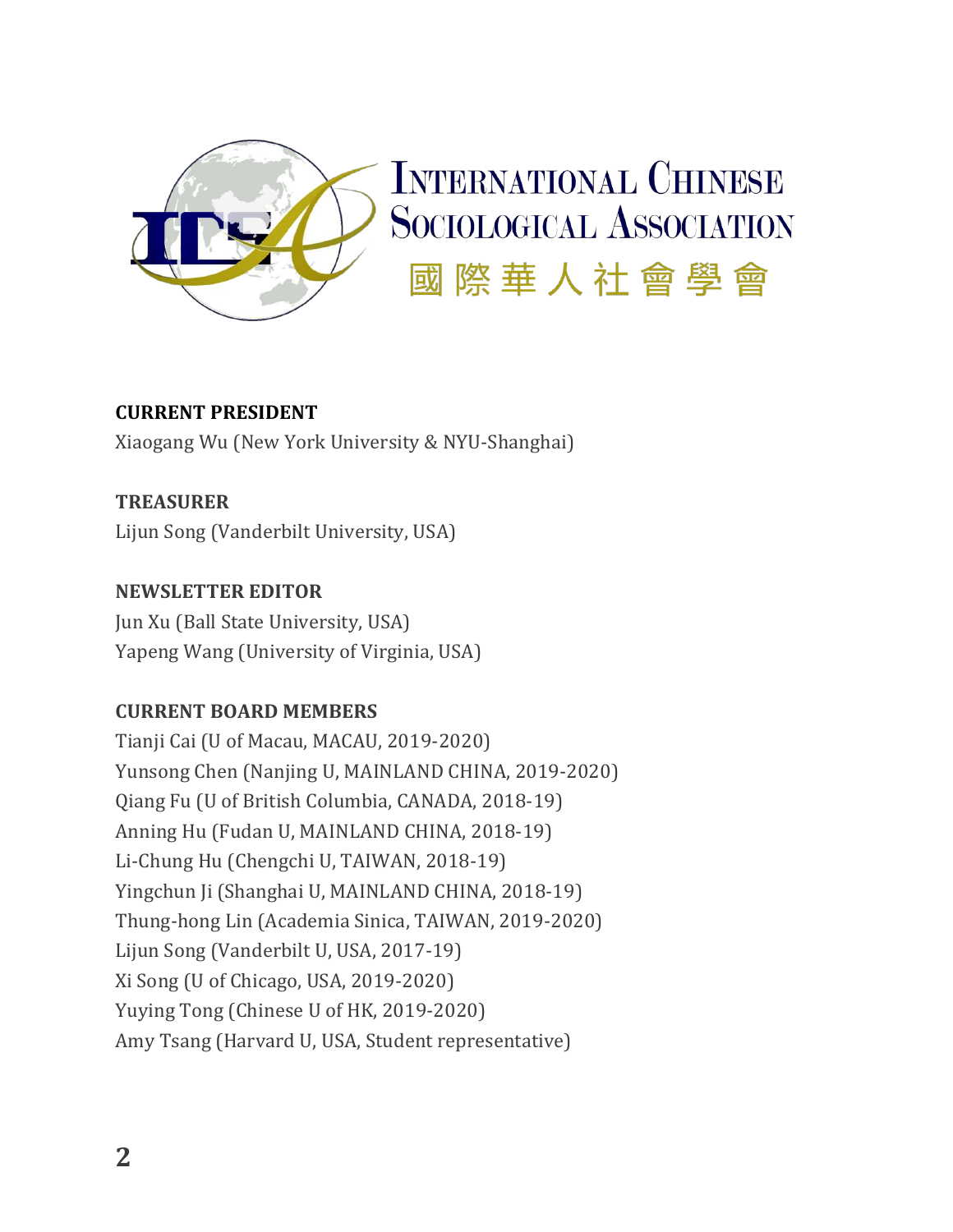# **ACHIEVEMENT AND AWARDS**

#### **Sampson Lee Blair The State University of New York – Buffalo**

Distinguished Career Service Award (2021), Section on Children and Youth, American Sociological Association

#### **Yangu Pan** Southwestern University of Finance and Economics, China

Third Prize of the Outstanding Achievement Award in Philosophy and Social Science in Chengdu City, China

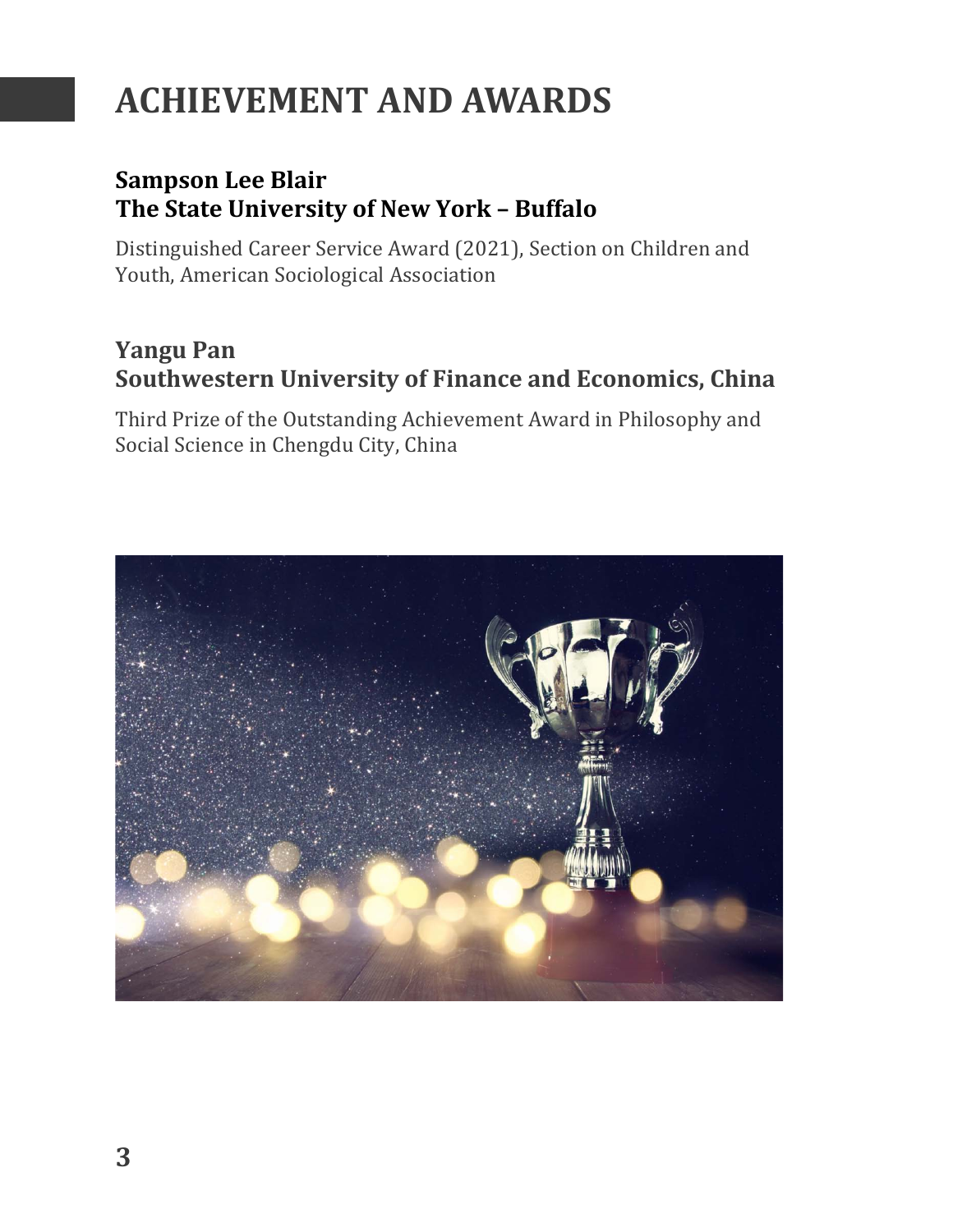## **NEW PUBLICATIONS**

#### **Weihua An, Emory University**

An, Weihua. 2022. "You Said, They Said: A Framework on Informant Accuracy with Application to Studying Self-Reports and Peer-Reports." *Social Networks* 70: 187-197.

#### **Sampson Lee Blair, The State University of New York -Buffalo**

Blair, Sampson Lee; Timothy J. Madigan; and Fang Fang. Mate Selection in China: Causes and Consequences in the Search for a Spouse. 2022. Emerald Group Publishing Limited: Bingley, United Kingdom.

Blair, Sampson Lee and Christina L. Scott. "The Gendered Nature of Marriage Aspirations in China." 2021. Sociological Viewpoints, 35, 1, 27-48.

Blair, Sampson Lee and Timothy J. Madigan. "Marriage and Fertility Preferences among Young Women in China: Changes over Time." 2021. *Journal of Family Issues*, 42, 10, 2353-2376. 

#### **Aldina Camenisch, Université de Neuchâtel**

Aldina (2022). Middling whiteness: The shifting positionalities of Europeans in China. *Ethnicities* 22(1): 128-145 https://doi.org/10.1177/14687968211058014

#### **Acton Jiashi Feng, University of California, Los Angeles**

Feng, Acton Jiashi. 2022. "Revisiting Horizontal Stratification in Higher Education: College Prestige Hierarchy and Educational Assortative Mating in China." *Demography* 59(1):349-369.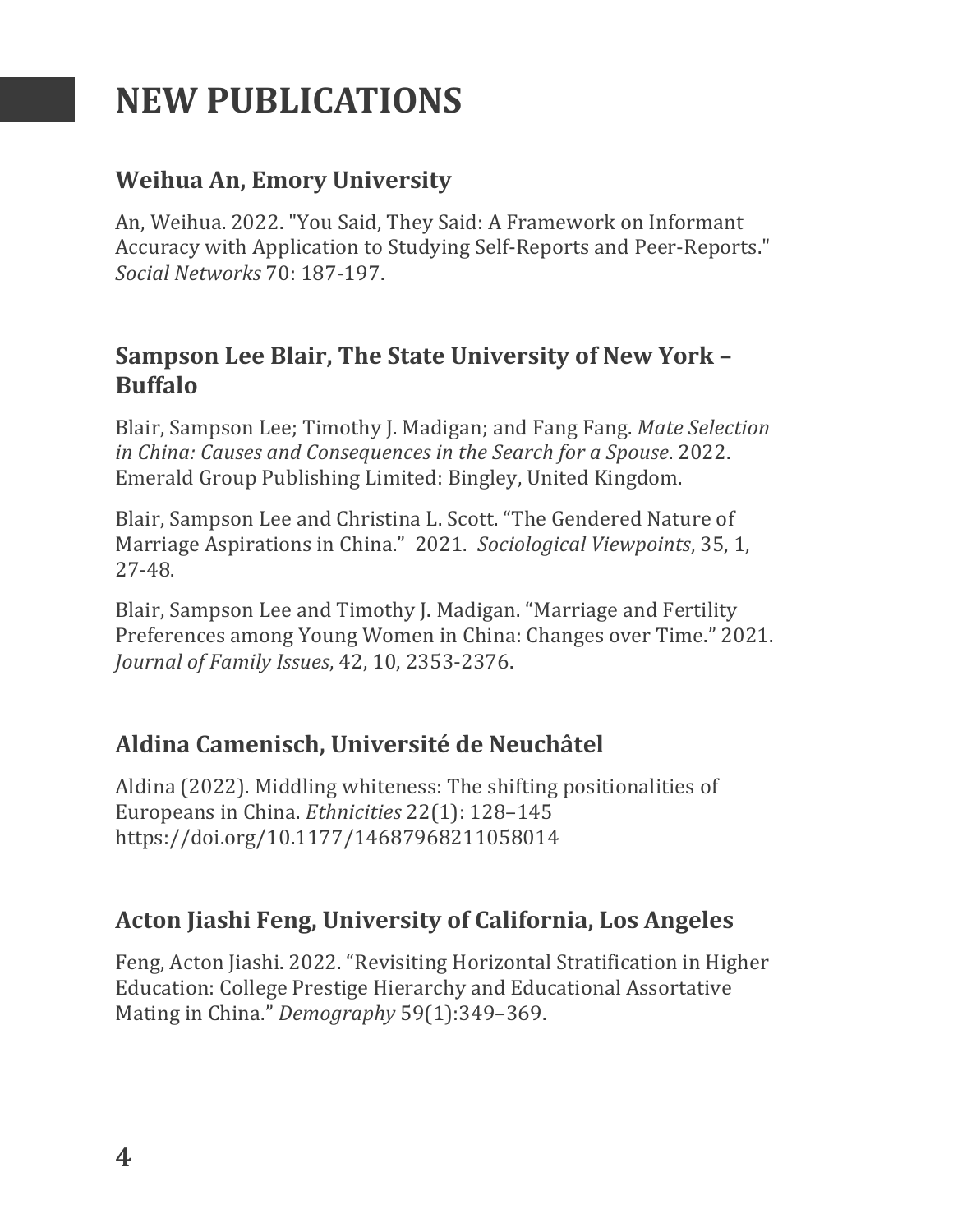### **Danan Gu, United Nations**

Encyclopedia of Gerontology and Population Aging. Edited by Danan Gu and Matthew E. Dupre. https://link.springer.com/referencework/10.1007/978-3-030-22009- 9

### **Feng Hao, University of South Florida**

Hao, Feng, and Wanyun Shao. 2022. "Understanding the Influence of Political Orientation, Social Network, and Economic Recovery on COVID-19 Vaccine Uptake among Americans." *Vaccine* 40(14): 2191– 2201. doi:10.1016/j.vaccine.2022.02.066.

Michaels, Jay L., Feng Hao, Nicole Ritenour, and Naomi Aguilar. 2022. "Belongingness is the Mediating Factor Between Religious Service Attendance and Reduced Psychological Distress during the COVID-19 Pandemic." *Journal of Religion and Health.* doi:10.1007/s10943-021-01482-5. 

Knight, Kyle W., and Feng Hao. 2022. "Is Outdoor Recreation Associated with Greater Climate Change Concern in the United States?" *Sustainability* 14(6): 3520. doi:10.3390/su14063520.

### **Carolyn L. Hsu, Colgate University**

Carolyn L. Hsu, Jessica C. Teets, Reza Hasmath, Jennifer Y.J. Hsu, Timothy Hildebrandt. (2022) "The Construction and Performance of Citizenship in Contemporary China." *Journal of Contemporary China*. DOI: 10.1080/10670564.2022.2030993

Jessica C. Teets, Reza Hasmath, Timothy Hildebrandt, Carolyn L. Hsu & Jennifer Y.J. Hsu (2021) Volunteerism and democratic learning in an authoritarian state: the case of China, *Democratization*, DOI: 10.1080/13510347.2021.2015334 

Hasmath, Reza, Timothy Hildebrandt, Jessica C. Teets, Jennifer Y. J. Hsu, and Carolyn L. Hsu. (2021) "Citizens' Expectations for Crisis Management and the Involvement of Civil Society Organisations in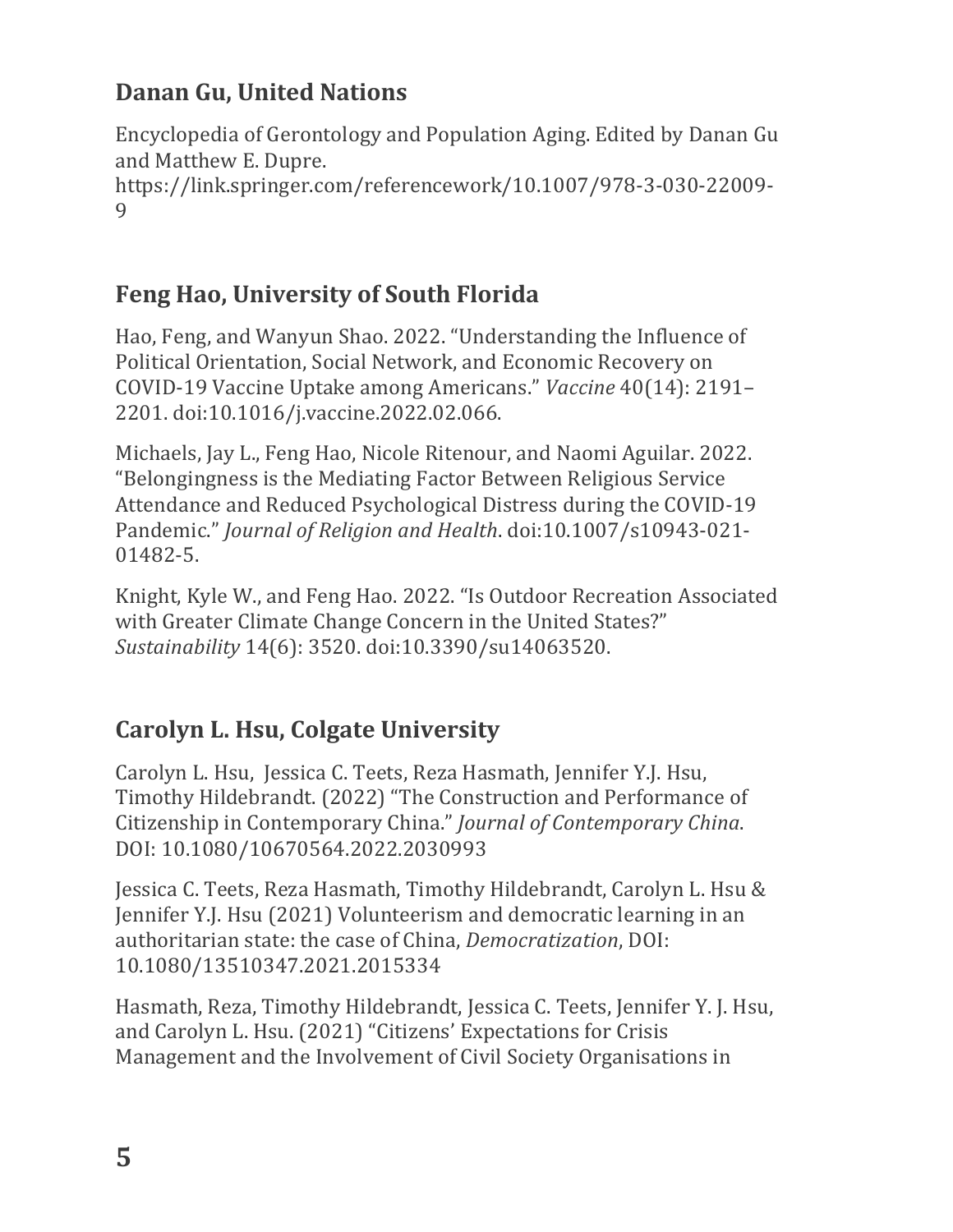China." *Journal of Current Chinese Affairs*. https://doi.org/10.1177/18681026211052052.

#### Lei Lei, Rutgers University

Lei Lei. 2022. "The Impact of Community Socioeconomic Context on High School Attendance in China: A Generalized Propensity Score Approach." *Sociology of Education* 95(1):61-88.

Lei, Lei and Tse-chuan Yang. 2021. "Determinants and Health Implications of Individuals' Activity Space Experiences." *Population*, *Space and Place*: e2541.

Lei, Lei and Sonalde Desai. 2021. "Male Out-Migration and the Health of Left-Behind Wives in India: The Roles of Remittances, Household Responsibilities, and Autonomy." Social Science & Medicine 280: 113982.

#### **Han Liu, University at Albany, State University of New York**

Liu, Han, Zai Liang, and Miao Chunyu. Forthcoming. "Chinese Immigrant Entrepreneurship in the United States: Temporal and Spatial Dimensions." *Journal of Ethnic and Migration Studies*

Liu, Han and Tse-Chuan Yang. Forthcoming "Examining the Reciprocity" Between Perceived Discrimination and Health: A Longitudinal Perspective." *Population Research and Policy Review*

#### **Sida Liu, University of Toronto**

Wang, Juan, and Sida Liu. 2022. "Institutional Proximity and Judicial Corruption: A Spatial Approach." *Governance* 35(2): 633-649. 

Liu, Sida, Daniel Blocq, Ali Honari, and Anson Au. 2022. "Professional Flows: Lateral Moves of Law Firm Partners in Hong Kong, 1994-2018." *Journal of Professions and Organization* 9(1): 1-19.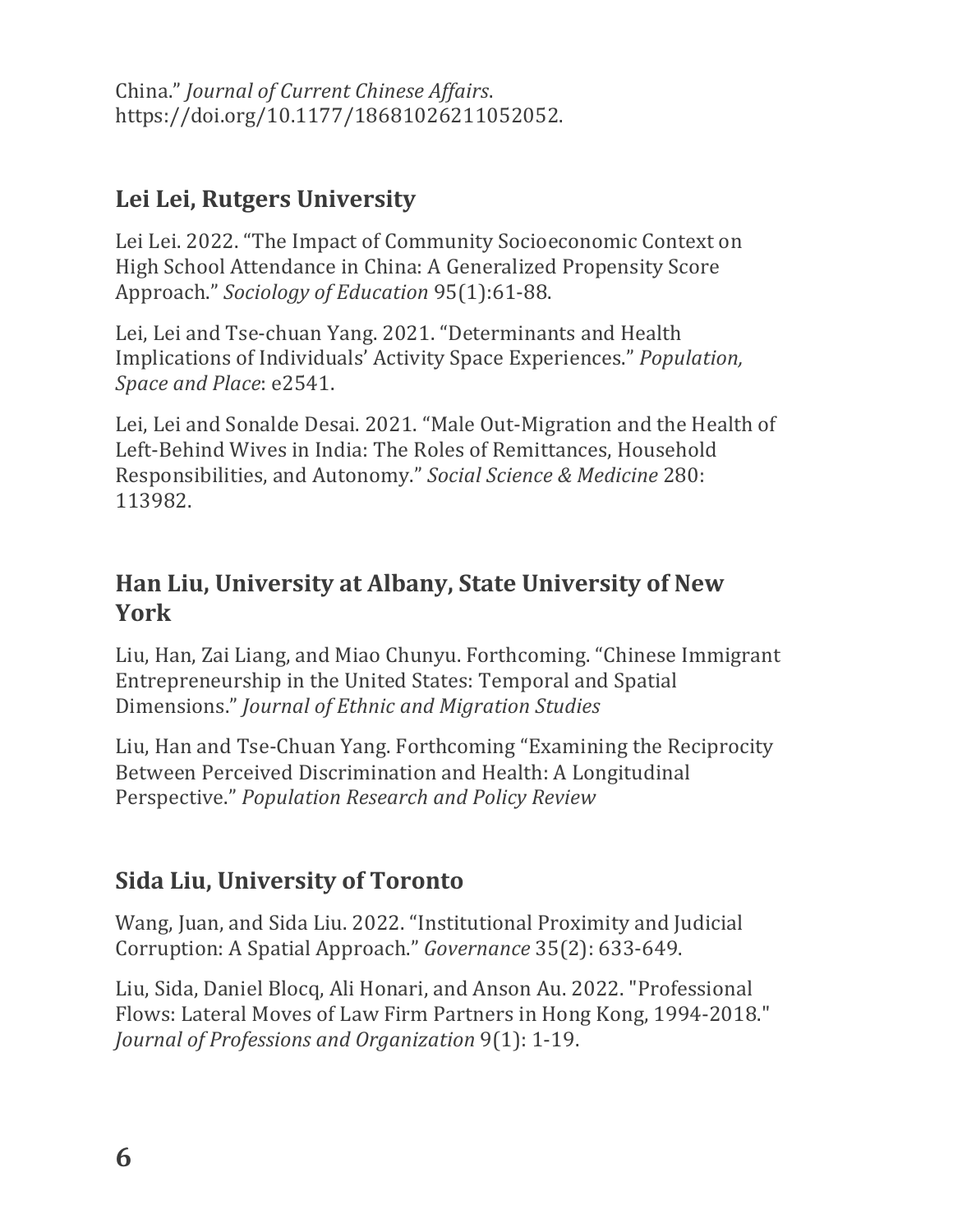Wang, Di, and Sida Liu. 2021. "Doing Ethnography on Social Media: A Methodological Guide to the Study of Online Groups in China." *Qualitative Inquiry* 27(8-9): 977-987.

### **Zhifan Luo, McMaster University**

Luo, Zhifan. 2022. "Politicalization or Professionalism? A Case Study of the Military's Discourse in China." *Armed Forces & Society* 48(1): 185-204.

Luo, Zhifan. 2021. "'Why should Facebook (not) ban trump?': connecting divides in reasoning and morality in public deliberation." *Information, Communication & Society, 1-15.* 

#### **Yangu Pan, Southwestern University of Finance and Economics, China**

Pan, Y., & Di Zhou, D. T. L. S. (2022). Participation in After-School Extracurricular Activities and Cognitive Ability Among Early Adolescents in China: Moderating Effects of Gender and Family Economic Status. *Frontiers in Pediatrics*, 10: 839473. doi: 10.3389/fped.2022.839473

Pan, Y.; Zhou, D.; Shek, D.T.L. After-School Extracurricular Activities Participation and Depressive Symptoms in Chinese Early Adolescents: Moderating Effect of Gender and Family Economic Status. *Int. J. Environ. Res. Public Health* 2022, 19, 4231. https://doi.org/10.3390/ijerph19074231

Pan, Y., Zhang, Q., Liu, G., Li, B., & Liu, C. (2021). Parents' Attachment Styles and Adolescents' Regulatory Emotional Self-efficacy: The Mediating Role of Adolescents' Attachment to Parents in China. Applied *Research in Ouality of Life, 1-20."* 

### **Rui Jie Peng, University of Texas at Austin**

Peng, Rui Jie. 2022. "Transnational migrant labor, split labor markets, and workers' boundary-making practices in a Chinese state-sponsored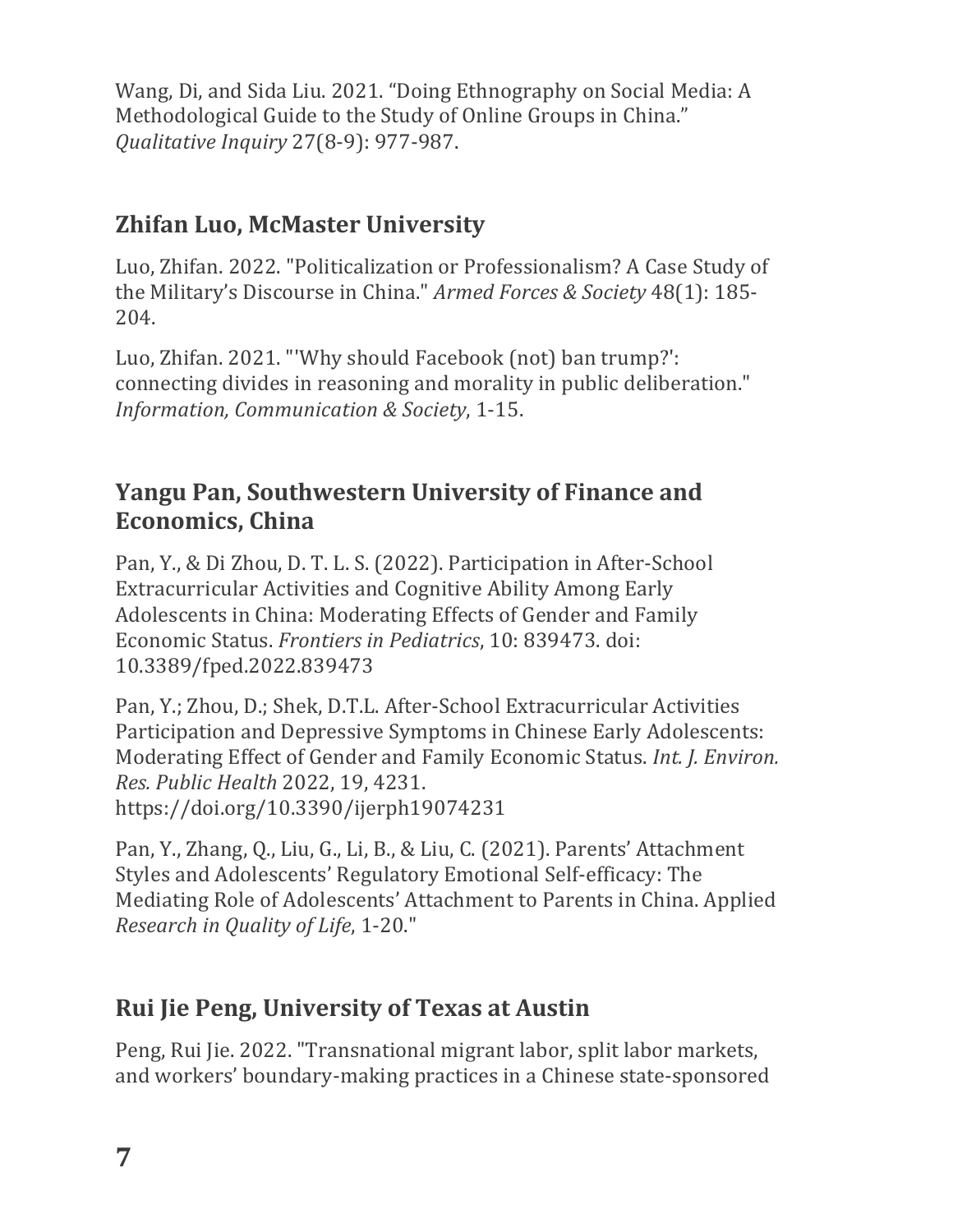workplace in Ecuador." *International Journal of Comparative Sociology*. Online first. https://doi.org/10.1177/00207152221085563

#### **Xiaogang Wu, New York University, Shanghai**

Miao, Jia, and Xiaogang Wu. 2022. "Social Consequences of Homeownership: Evidence from the Home Ownership Scheme in Hong Kong" *Social Forces* https://doi.org/10.1093/sf/soac011

Wu, Xiaogang, Maocan Guo 2022. "Higher Education Expansion and Changing College Wage Premium in Hong Kong, 1976-2016" *Chinese Journal of Sociology* https://doi.org/10.1177/2057150X211073453 

Hu, Anning and Xiaogang Wu. 2022. "Cultural Reproduction and Cultural Mobility from a Comparative Perspective: Mechanism-based Elaboration and Decomposition." Comparative Education Review https://www.journals.uchicago.edu/doi/10.1086/718803.

#### **Guobin Yang, University of Pennsylvania**

Guobin Yang, *The Wuhan Lockdown*. New York: Columbia University Press, 2022.

#### **Shaohua Zhan, Nanyang Technological University**

Zhan, Shaohua, Lingli Huang, and Min Zhou. "Differentiation from above and below: Evolving immigration policy and the integration dilemma in Singapore." *Asian and Pacific Migration Journal* Vol.31, No.1 (2022): pp.1-23. https://doi.org/10.1177/01171968221083703.

#### **Tony Huiquan Zhang, University of Macau**

Anli Jiang, Zhengxu Wang, and Tony Huiquan Zhang\*(Corresponding Author), 2022, "Radicalizing and Conservatizing: Ageing Effects on Political Trust in Asia, 2001-2016." Social Indicators Research.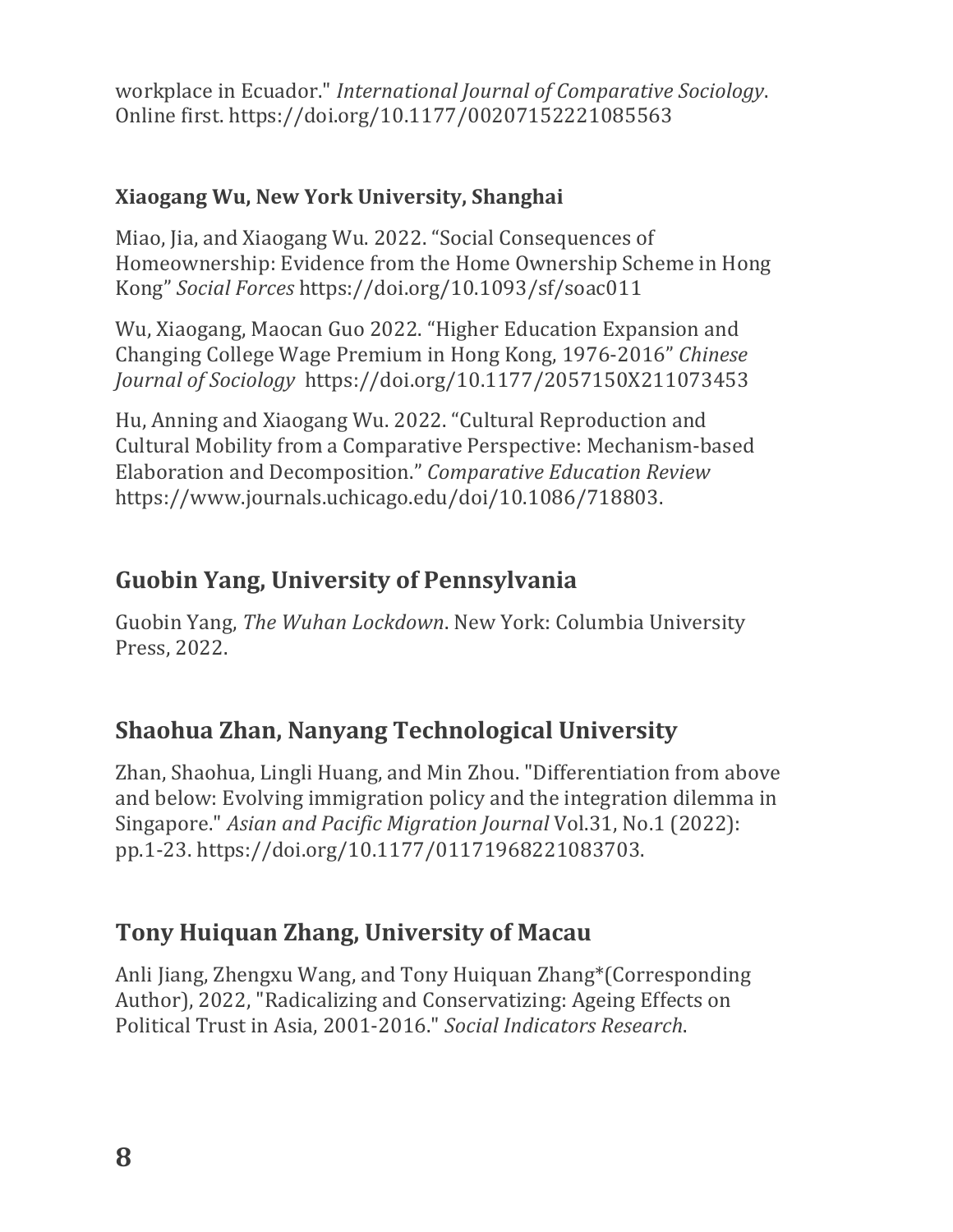Tony Huiquan Zhang\*, 2022, "Cross-Context Comparability of the Measures of Postmaterialism." In *Guo Wai She Hui Ke Xue* (Social Sciences Abroad) [in Chinese, CSSCI Core Journal, ISSN: 1000-4777] (张 汇泉《论后物质主义价值指标的跨情境可比性》, 国外社会科学, 2022 年第1期, 第44-55页.

Anli Jiang† and Tony Huiquan Zhang\* (Corresponding Author), 2021, "Political Freedom, News Consumption, and Patterns of Political Trust: Evidence from East and Southeast Asia, 2001-2016." *Political Science*.

#### **Jie Zhang, State University of New York at Buffalo**

Zhang, Jie, Shuo Dong, and David Lester. 2021. "Confucian Values, Depression and Suicidal Ideation Among Rural Chinese." *Interdisciplinary Journal of Research on Religion* 17(Article 4):1-14.

Zhang, Jie, Juncheng Lyu, Weiwei Sun, and Lijun Wang. 2022. "Changes and explanations of suicide rates in China by province and gender over the past three decades." *Journal of Affective Disorders* 299:470-474.

Zhang, Jie, Shuo Dong, and David Lester. 2022. "Religion and suicide among Chinese Rural Youths." *Mental Health, Religion & Culture* 25: 1-12.

#### **Menghan Zhao, Renmin University of China**

Zhao, M., Gao, W., & Zhang, Y. $*$  (in press). Not your destiny: Autonomy in marriage choices and the intergenerational transmission of domestic violence among Chinese women. *Social Science Quarterly*. https://doi.org/10.1111/ssqu.13130

Zhao, M., & Yoon, S.-Y. $*$  (in press). Telling a different story: disparities in perceived fairness of housework division among East Asian men. *Asian Population Studies*. https://doi.org/10.1080/17441730.2022.2041241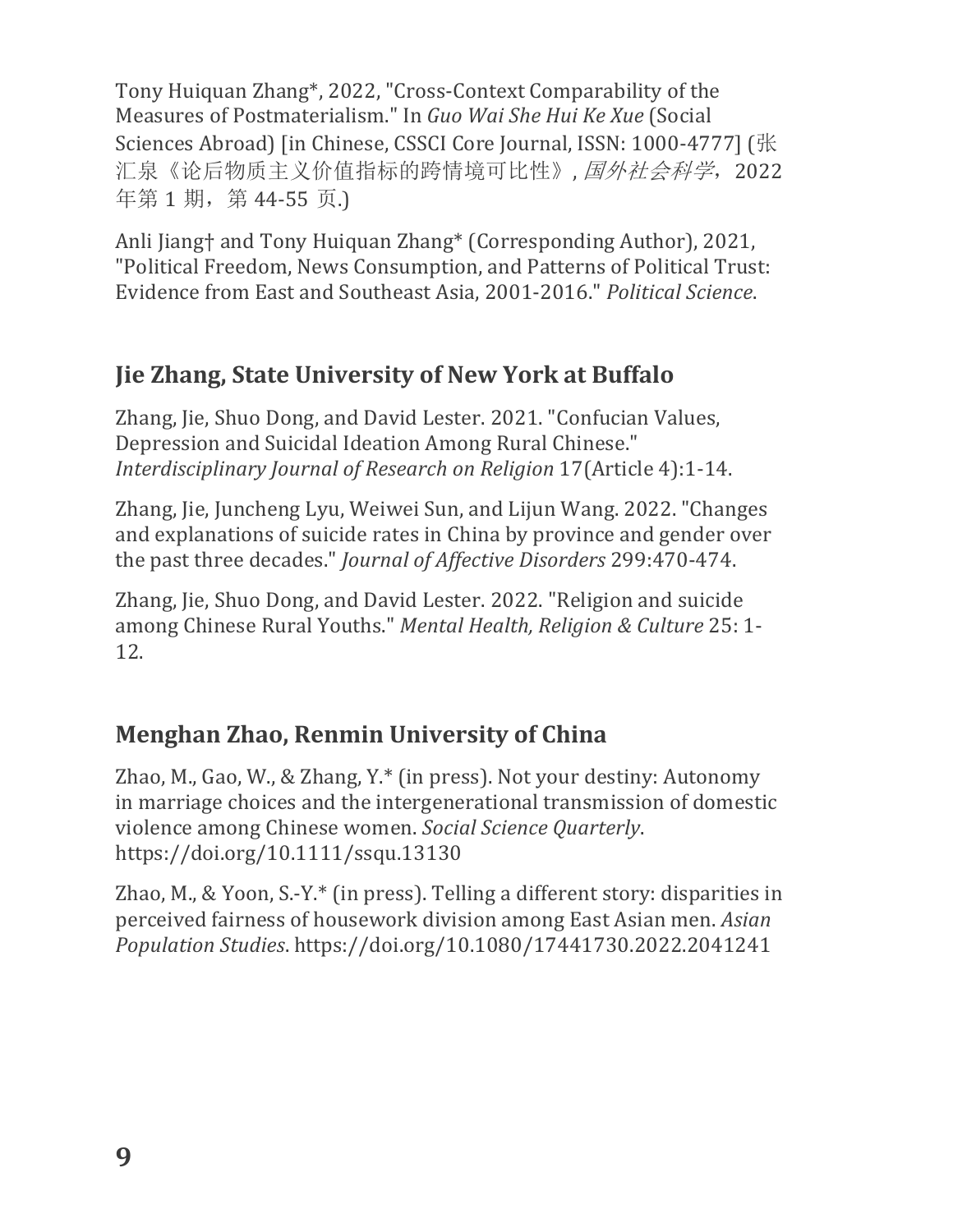### **Lin Zhu, Temple University**

Zhu, Lin, Wenyue Lu, Winterlyn Gamoso, Yin Tan, Cicely Johnson, and Grace X. Ma. 2022. "The Association between Modifiable Lifestyle Behaviors and Depression among Asian Americans with Chronic Hepatitis B by Medication Status" *Brain Sciences* 12, no. 2: 188. https://doi.org/10.3390/brainsci12020188

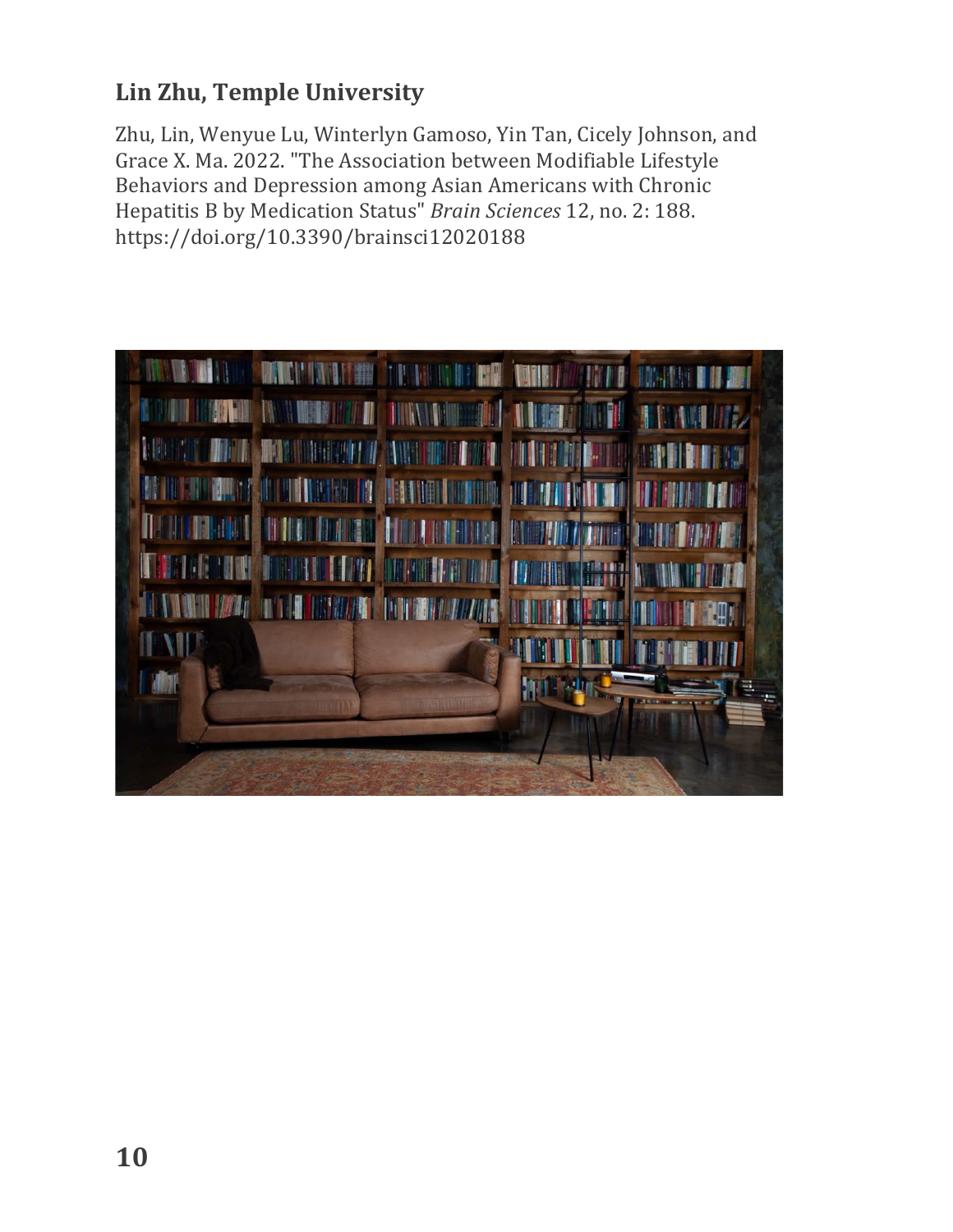# **CALL FOR PAPERS AND JOURNAL EDITORS**

#### **CALL FOR PAPERS**

From Yongjun Zhang, The State University of New York (Stony **Brook)** and Sampson Lee Blair of The State University of New York *(Buffalo)*

Contemporary Perspectives in Family Research, an annual series which focuses upon cutting-edge topics in family research around the globe, is seeking manuscript submissions for a special volume. The volume will focus on the theme of 'Cohabitation and the Evolving Nature of Intimate and Family Relationships.'

In societies around the globe, couples are increasingly opting to live together without going through the formal and legal complications of marriage. Despite the many prevailing stereotypes about cohabitors, such couples are comprised of individuals from the full spectrum of age, sexual orientation, ethnicity, and more. Their rationales for cohabiting are equally expansive, with some regarding the relationship as a shortterm fling, while others regard it as a relatively permanent and lasting relationship. Likewise, many cohabiting couples live as only a couple, while a growing number of cohabiting households also include children. Given the tremendous diversity in cohabiting couples, as well as the increasing prominence of this form of intimate relationship, there exists a need to better comprehend the structural, affectional, and other characteristics of cohabitation around the world. This multidisciplinary volume of CPFR will focus upon cohabitation. In doing so, we are seeking articles that cover a wide array of topics including: transitions into cohabitation, parenting and parental roles, division of domestic labor among cohabitors, sharing of economic resources, elderly cohabitors, legal complications of cohabitation, intimate partner violence, interconnections between cohabitation and marriage, sex and sexuality, assortative mating among cohabiting partners, premarital cohabitation and its consequences, relationship dissolution, gender ideologies, changing patterns of cohabitation, cohabitation and remarriage, and parental cohabitation and child development, among others.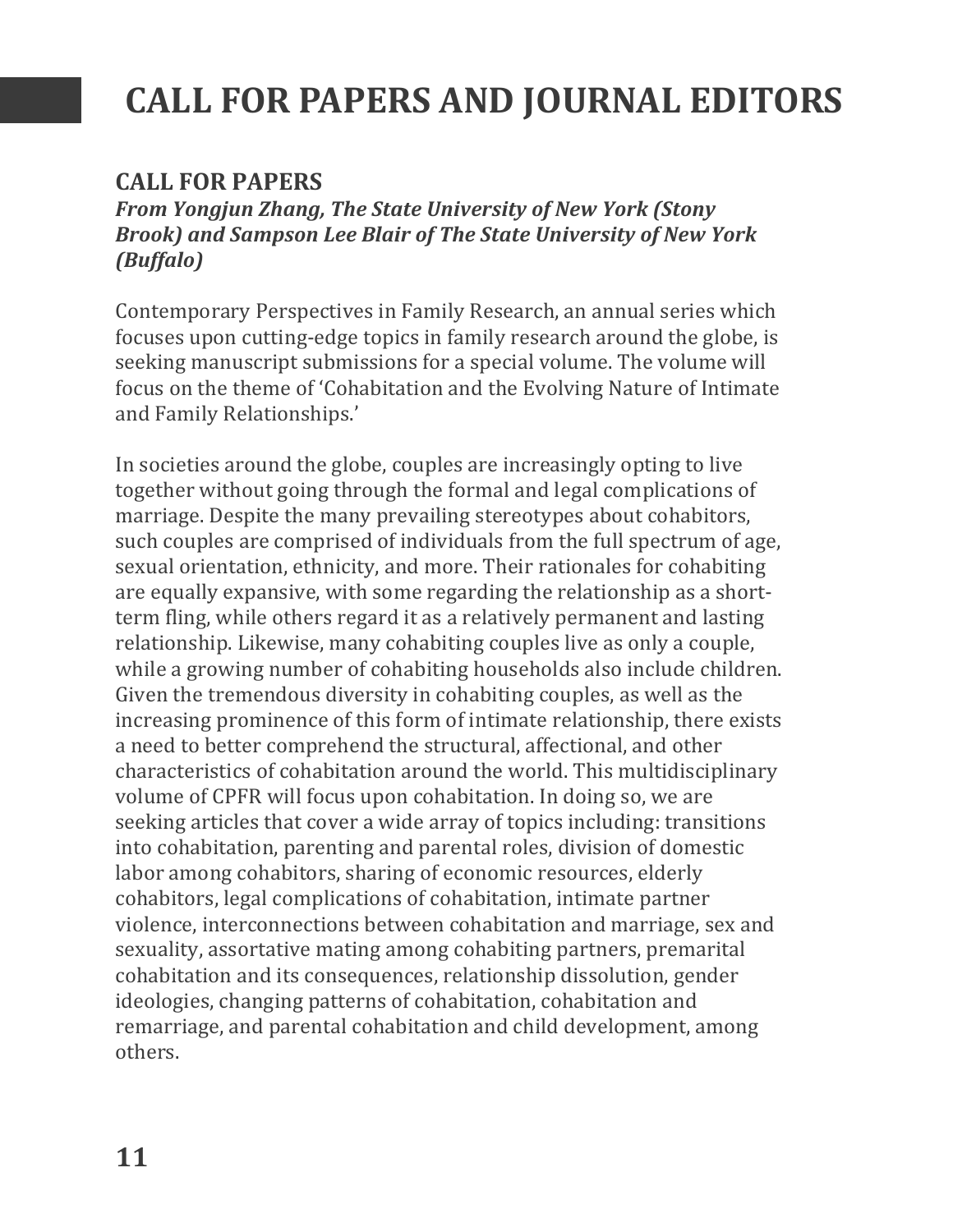This volume of CPFR will be coedited by Yongjun Zhang of The State University of New York (Stony Brook) and Sampson Lee Blair of The State University of New York (Buffalo). Manuscripts should be submitted directly to the editors (yongjun.zhang@stonybrook.edu and slblair@buffalo.edu), preferably in MS WORD format. Manuscripts should not exceed approximately 40 double-spaced pages (not including tables, figures, and references). Submission of a manuscript implies commitment to publish in CPFR. Manuscripts should adhere to the APA format. Manuscripts should represent previously unpublished work. An abstract of 150-250 words should be included at the beginning of each manuscript. All manuscripts will undergo peer review.

The deadline for initial submissions is September 30, 2022. Any questions may be directed to the editors at yongjun.zhang@stonybrook.edu and slblair@buffalo.edu.



#### **CALL FOR JOURNAL EDITORS** *From Tanja Sargent, Rutgers University*

The journal *Chinese Education and Society* is looking for guest editors to propose and edit special issues of the journal.

*Chinese Education and Society* (CES) has been making Chinese research related to education accessible to the outside world for over 50 years. The journal's main aim is to make high-quality scholarship of Chinabased scholars available in English. This can include scholarship that has already been published in Chinese or submissions of original work in English or Chinese. The articles in CES provide insight into the latest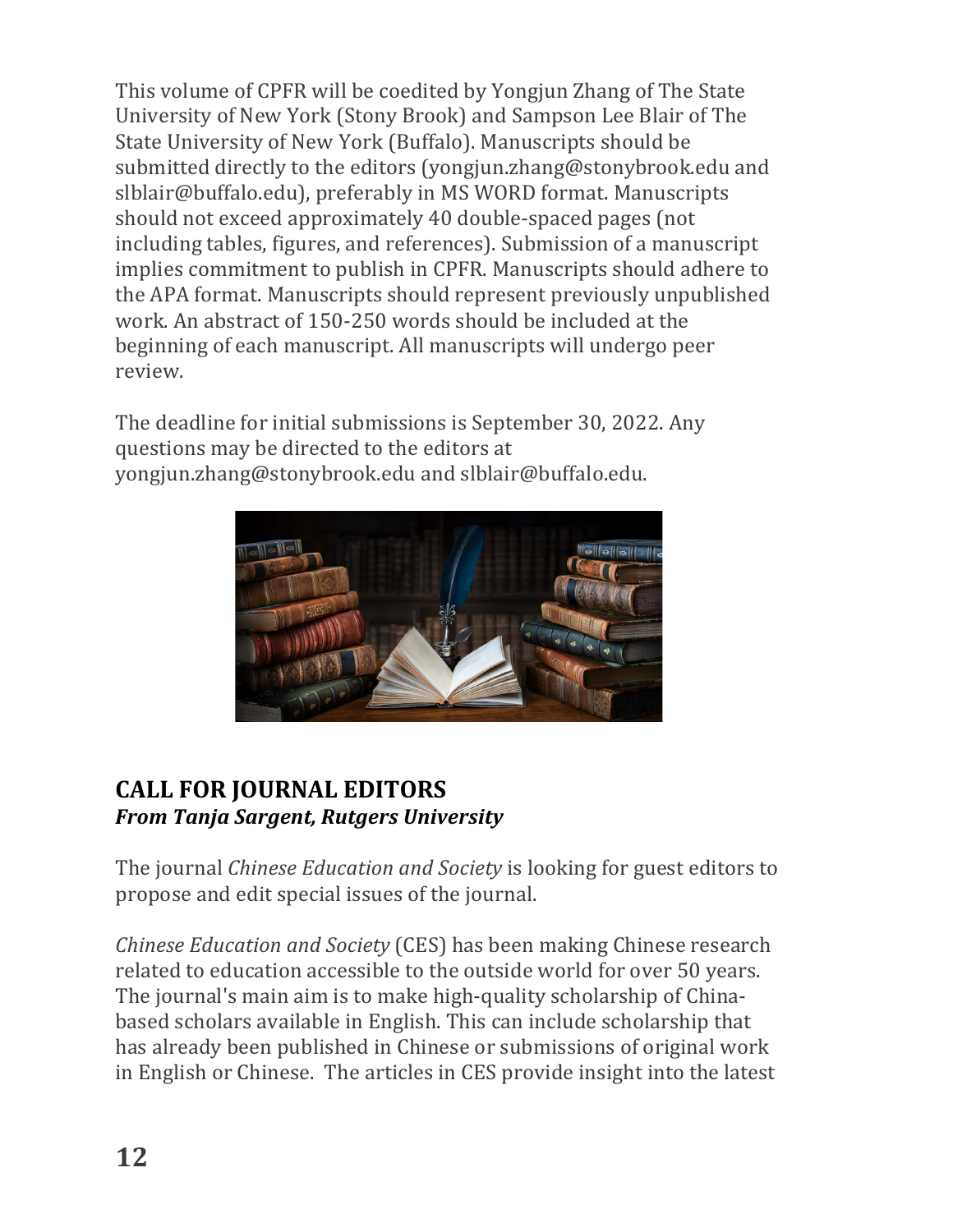Chinese thinking on educational issues in China such as educational policy and practice, educational reform and development, pedagogical theory and methods, higher education reform, schools and families, as well as the education for diverse social groups across gender and youth, urban and rural, mainstream and ethnic minorities.

All journal issues are commissioned and compiled by an invited Guest Editor with special expertise on a particular theme in the field of Chinese education. Guest editors have the flexibility to propose any combination of English or Chinese articles. All work submitted to CES will be double peer-reviewed. If it has already been double peerreviewed and published by a top-tier journal in China, the guest editor can exempt it from double review and make the final decision if revisions are needed. The publisher, Taylor & Francis, arranges the first draft translations into English of Chinese articles which are then checked by the guest editor(s).

For more information about the submission process, contact Gerard Postiglione gerry@hku.hk."

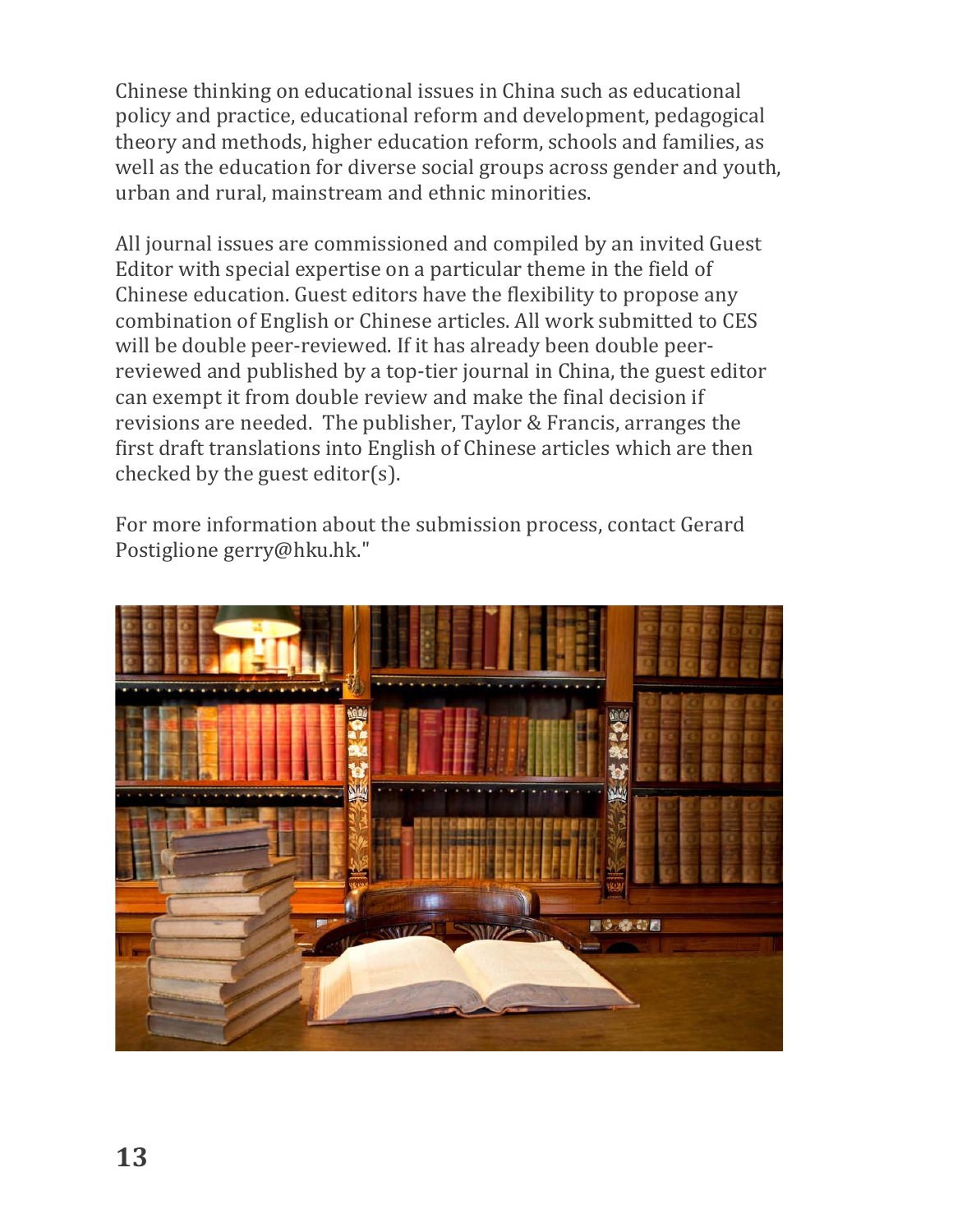# **JOB OPPORTUNITIES**

#### **FROM YANGU PAN, SOUTHWESTERN UNIVERSITY OF FINANCE AND ECONOMICS, CHINA**

The Research Institute of Social Development at Southwest University of Finance and Economics (SWUFE) in China was established in March 2017, formerly known as the Social Work Development Research Center founded in 2007, which is the first batch of national training bases for social work professionals and the first batch of training bases for social work talents in Sichuan Province. The Research Institute has a first-level doctoral discipline program in Sociology, a second-level doctoral discipline program in Demography, and six master's programs in Social Work, Demography, Sociology, Applied Sociology, Socioeconomics, and Folklore. The Research Institute invites experts and scholars from domestic and foreign universities, research institutes and social work practice organizations, as well as fresh PhD graduates, to jointly study the major theoretical and practical issues facing China's economy and society, especially social development, and to contribute their efforts to social construction and social governance in China.